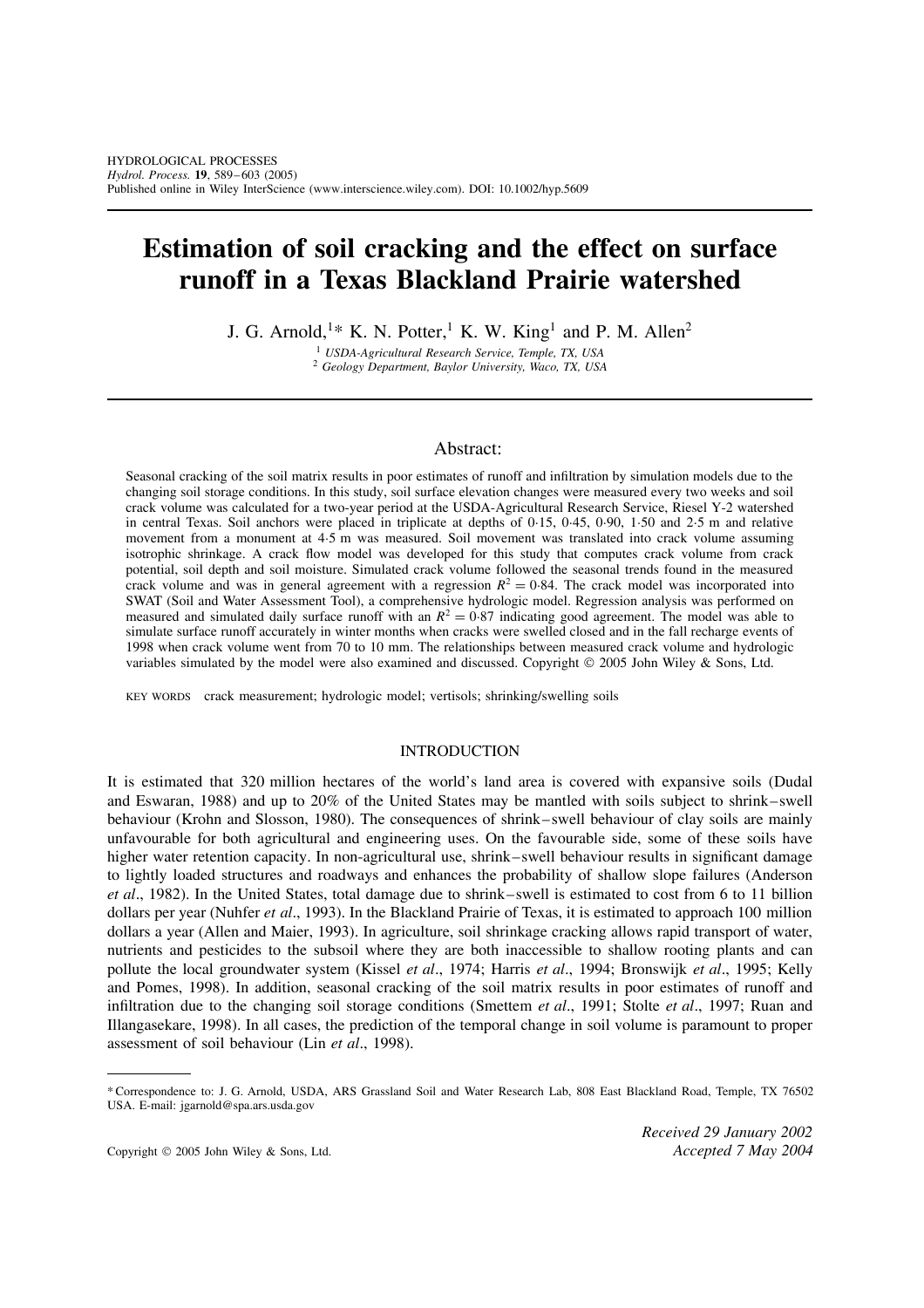The dynamic and highly complex behaviour of the infiltration and runoff process in expansive soil terrain is best studied in the field (Bouma and Loveday, 1988). However, such field studies of swelling and shrinking of clay soils are scarce owing to the lack of sound experimental methods and complementary mathematical equations (Bronswijk, 1991). Characterization of soil volume changes and related interaction with the soil water balance has been summarized by Bouma and Loveday (1988) and Bronswijk (1991). Previous attempts at modelling clay soil systems have proven difficult, with existing simulation models based on Darcy's law. This is not a valid assumption for preferential flow through non-capillary sized openings as shrinkage cracks (Beven and Germann, 1982). Newer models have been proposed which simulate infiltration at the soil surface with macropores (Hoogmoed and Bouma, 1980), flow in macropores and through the soil matrix with no volume changes (Beven and Germann, 1982), and models that attempt to do both (Germann and Beven, 1985; Jarvis and Leeds-Harrison, 1990; Bootlink *et al*., 1993; Gerke and van Genuchten, 1993; Hendricks *et al*., 1999; Larson and Jarvis, 1999). While these studies have proven successful in localized terrain, they require detailed characterization of macropore structure and soil properties with depth at each site. In addition, these studies have focused on assessing the short-circuiting of nutrients and pesticides and have not addressed long-term changes in soil runoff in such terrain.

Understanding and predicting runoff and storage (internal catchment) in swelling soils requires knowledge of the dynamic processes of soil cracking (Van Stiphout *et al*., 1987; Bronswijk, 1991). Studies by Jamison and Thompson (1967), Yaalon and Kalmar (1978), Bauer *et al*. (1993), Cheng and Pettry (1993) and Coquet (1998) have observed changes in layer thickness and crack volume during the year. Ritchie *et al*. (1972) assessed soil shrinkage/water content relationships in small and large cores. However, none of the studies have linked this assessment with either runoff or infiltration processes.

The objectives of this study are threefold: (1) to measure the hydrologic properties (storage or internal catchment) of fully cracked surface soils and to evaluate the effects of measurements on catchment discharge; (2) to make physical measurements of surface water runoff and crack volume; and (3) to model surface water runoff with a 'crack' subroutine.

#### MATERIALS AND METHODS

#### *Experimental watershed*

Watershed Y-2 located at the USDA-ARS research site in Riesel, TX was selected as the study site. The USDA-ARS Riesel watersheds are located in the heart of the Blackland Prairie. The Blackland Prairie is a stretch of fertile agricultural lands extending from San Antonio in the south to the Red River in the north.

Watershed Y-2 (Figure 1) drains 53.4 ha and is comprised of four nested subwatersheds. The dominant soils in the watershed are Houston Black (fine, montmorillonitic, thermic, udic Haplustert) soils, which exhibit a strong potential for shrinking and swelling. The composition of the Houston Black soil is 17 $\cdot$ 2% sand, 27 $\cdot$ 8% silt and 55 $0\%$  clay, and is classified by the USDA as D type soil. The saturated conductivity associated with the Houston Black series is 1.52 mm  $h^{-1}$ . The slopes are generally 1–3% and classified as gently rolling. The 60-year mean annual rainfall is approximately 850 mm. Present-day land use in the watershed is a mixture of cropping (corn, sorghum and oats) and pasture systems (Table I). A full spectrum of tillage and management operations are used throughout the watershed. Precipitation, runoff and groundwater levels are monitored continuously and connected via a telemetric network.

#### *Crack measurements*

Shallow soil anchors were placed in triplicate at depths of 0.15 m and 0.45 m. Deeper borros point (heave settlement) anchors were installed at  $0.90, 1.5$  and  $2.5$  m. In each case, the anchor was separated from the surrounding soil by a collar so as to prevent any movement above the anchor influencing the measurements. The monument was installed below dry period water table (4.5 m). This consisted of an iron bar which was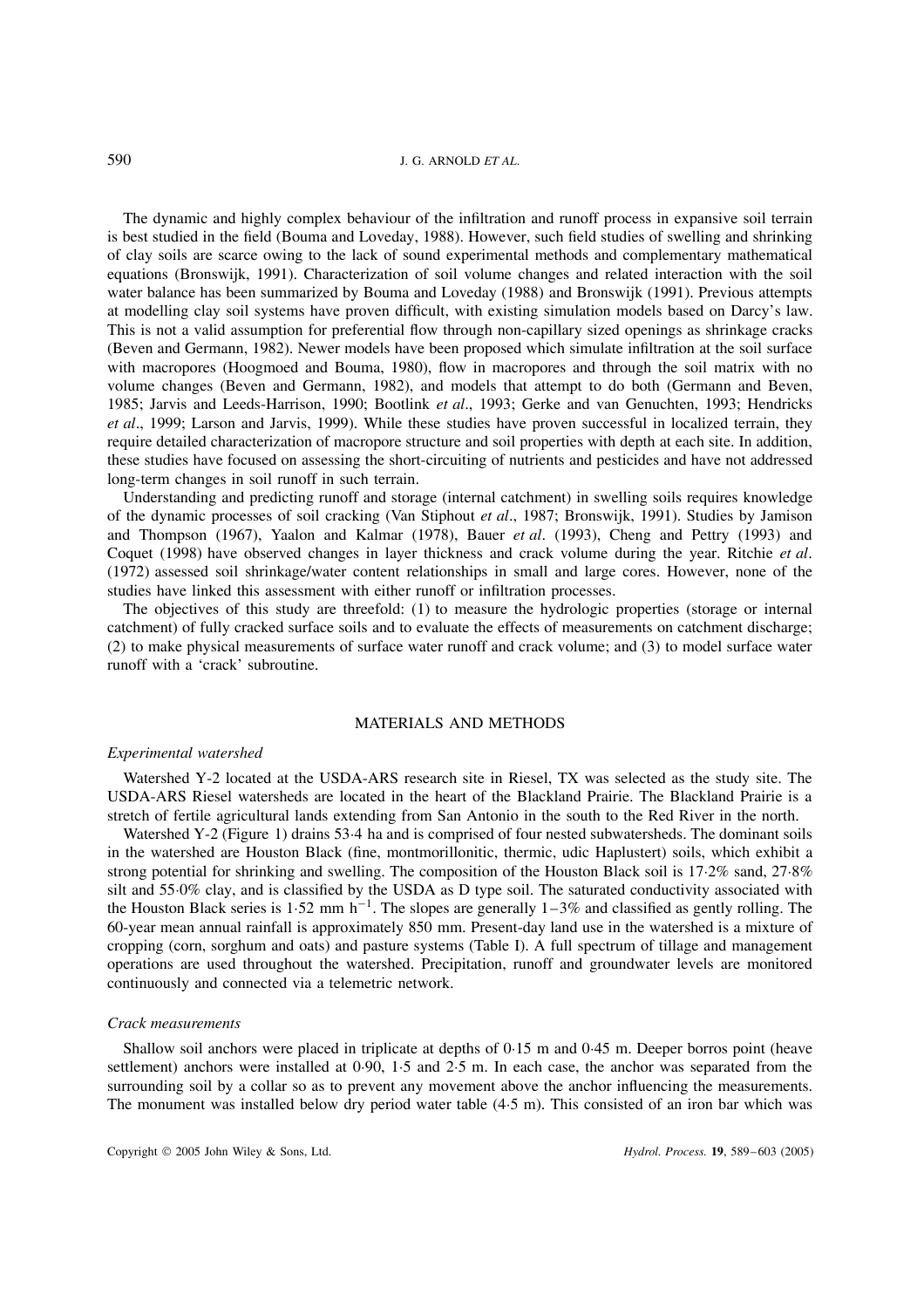

Figure 1. Location of ARS experimental watershed near Riesel, TX

cemented into the weathered rock and then provided with a collar to the surface (Figure 2). Measurements were made every two weeks using a surveyor's level and stadia rod. Measurements were made to the nearest 3 mm. The maximum distance from the transit to the anchors was about 6 m. In addition to monitoring the soil swell, rainfall and runoff was monitored at the site using an array of five continuous tipping bucket samplers and multiple calibrated weirs for surface flow.

Crack volume per unit area  $(V_{cr})$  is estimated from changes in layer thickness after Bronswijk (1991) and Bauer *et al*. (1993):

$$
\Delta V = (1 - (1 - \Delta Z/Z)^3)Z\tag{1}
$$

$$
V_{\rm cr} = \Delta V - \Delta Z \tag{2}
$$

where Z is layer thickness (mm),  $\Delta Z$  is change in layer thickness (mm) and  $\Delta V$  is change in crack volume per unit area (mm).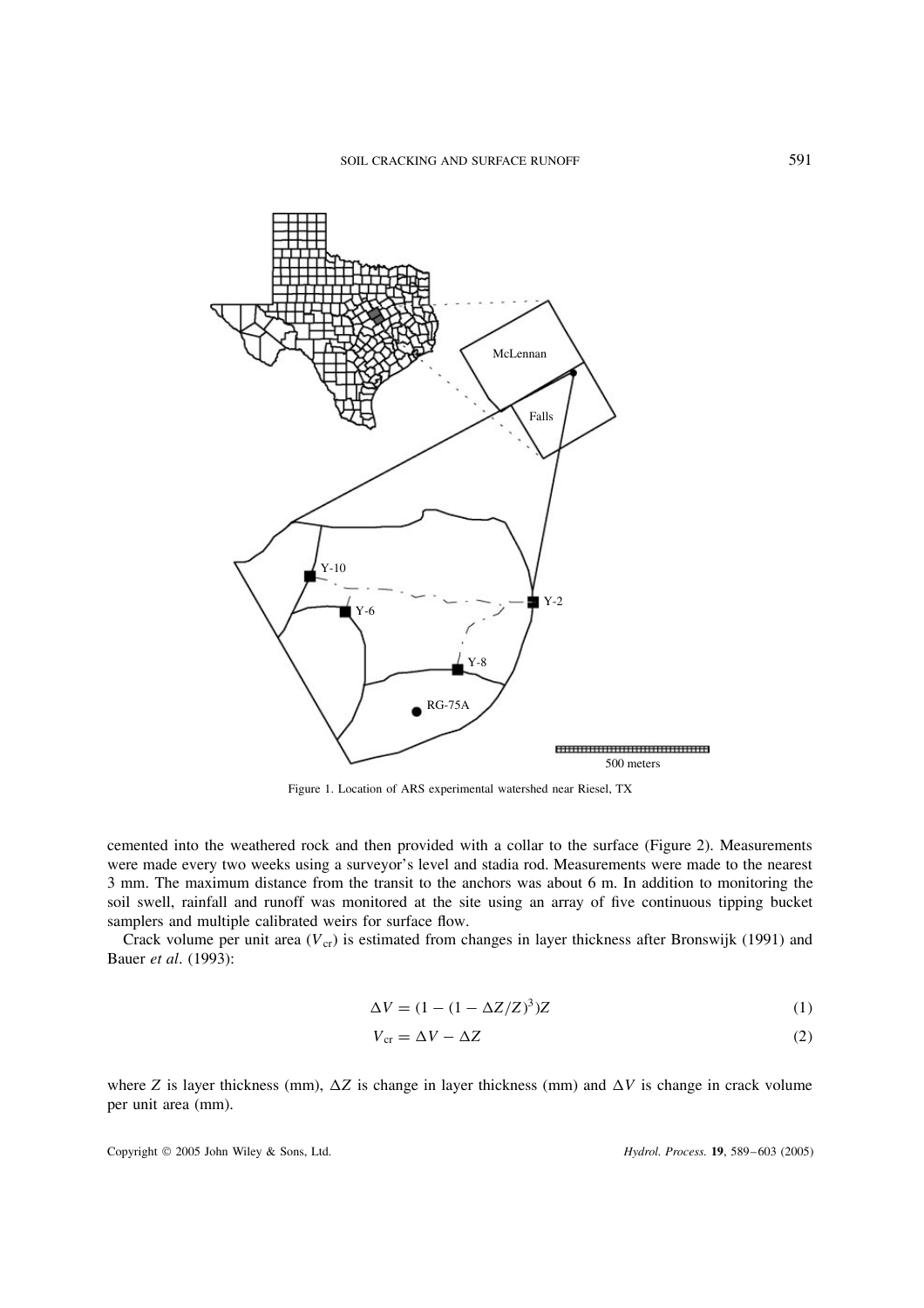| Date      | $Y-6$           | $Y-8$           | $Y-10$          |
|-----------|-----------------|-----------------|-----------------|
| 4-Mar-98  |                 |                 | cultivator      |
| 28-Mar-98 |                 |                 | plant corn      |
| 17-Apr-98 |                 |                 | cultivator      |
| 23-May-98 | harvest oats    | harvest wheat   |                 |
| 2-Jun-98  |                 | disk till       |                 |
| 4-Jun-98  | disk till       |                 |                 |
| 7-Jul-98  | disk till       |                 |                 |
| 8-Jul-98  |                 | disk till       |                 |
| 30-Jul-98 |                 |                 | harvest corn    |
| 24-Aug-98 | disk till       | disk till       |                 |
| 22-Sep-98 | disk till       |                 |                 |
| 23-Sep-98 |                 | disk till       |                 |
| 19-Jan-99 | cultivator      | cultivator      |                 |
| 20-Jan-99 |                 |                 | cultivator      |
| 17-Feb-99 | cultivator      | cultivator      | cultivator      |
| 23-Mar-99 |                 | plant sorghum   | plant sorghum   |
| 24-Mar-99 | cultivator      |                 |                 |
| 26-Mar-99 | plant sorghum   |                 |                 |
| 3-Aug-99  |                 |                 | harvest sorghum |
| 5-Aug-99  | harvest sorghum | harvest sorghum |                 |
| 13-Aug-99 |                 |                 | disk till       |
| 23-Aug-99 | disk till       | disk till       | disk till       |
| 4-Oct-99  |                 |                 | disk till       |
| 5-Oct-99  | disk till       |                 |                 |
| 7-Oct-99  |                 | disk till       |                 |
| 26-Oct-99 | disk till       | disk till       |                 |
| 27-Oct-99 |                 |                 | sweep chisel    |
| 8-Nov-99  | disk till       |                 | cultivator      |
| 9-Nov-99  |                 |                 | plant wheat     |
| 10-Nov-99 | plant oats      |                 |                 |
| 16-Nov-99 |                 | sweep chisel    |                 |

Table I. Management practices for nested watersheds of Y-2<sup>\*</sup> at Riesel, TX

\* Management of remainder of watershed Y-2 consisted of pasture for the study period.

## *Hydrologic model*

The influence of cracks on runoff and recharge was investigated using the Soil and Water Assessment Tool (SWAT) model (Arnold *et al*., 1998). SWAT is a complex, conceptual model with spatially explicit parameterization. It is a continuous time model that operates on a daily time step. The objective in model development was to predict the impact of management on water, sediment and agricultural chemical yields in ungauged basins. To satisfy the objective, the model: (a) is physically based (calibration is not possible on ungauged basins); (b) uses readily available inputs; (c) is computationally efficient to operate on large basins in a reasonable time; and (d) is in continuous time and capable of simulating long periods for computing the effects of management changes. Major model components include: weather, hydrology, soil temperature, plant growth, nutrients, pesticides and land management. A brief description of the hydrology/water balance is given here and a complete description of model components is found in Arnold *et al*. (1998). The water balance of each hydrologic response unit (HRU) in the watershed is represented by four storage volumes: snow, soil profile  $(0-2 \text{ m})$ , shallow aquifer (typically 2–20 m) and deep aquifer (>20 m). In this study, the HRU is defined as unique combinations of land use and soil. The soil profile can be subdivided into multiple layers. Soil water processes include infiltration, evaporation, plant uptake, lateral flow and percolation to lower layers. Excess rainfall is calculated using the Green–Ampt Mein–Larson infiltration method (King and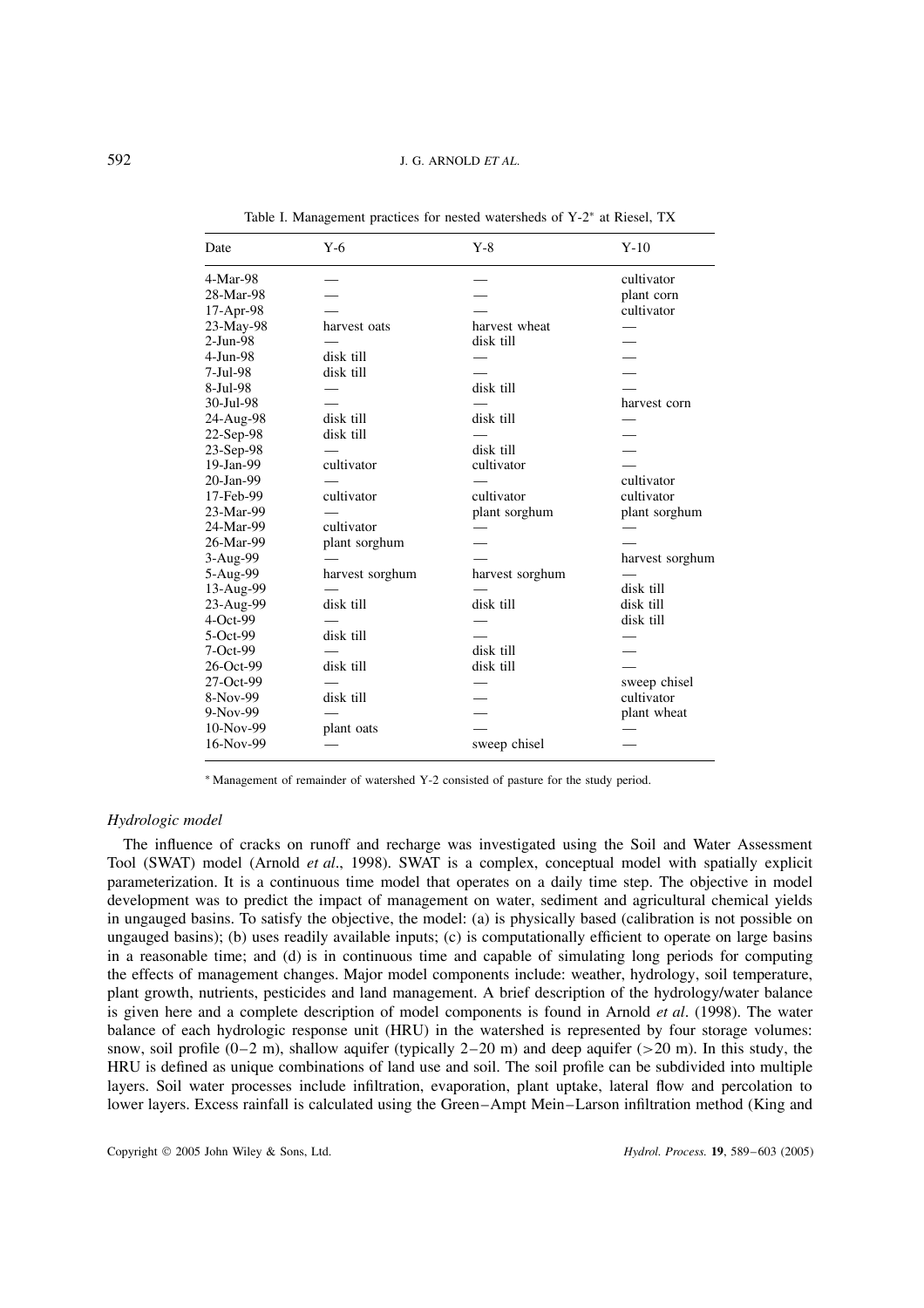

Figure 2. Diagram for installation of borros anchors

Arnold, 1999). Percolation from the bottom of the soil profile recharges the shallow aquifer. Shallow aquifer components include evaporation, pumping withdrawals and seepage to the deep aquifer.

#### *Crack submodel*

The crack flow submodel was developed for this study and incorporated into SWAT. Potential crack volume is simulated for each soil layer with the equation

$$
CDpot = Cpot e(-0.0012d) Z
$$
 (3)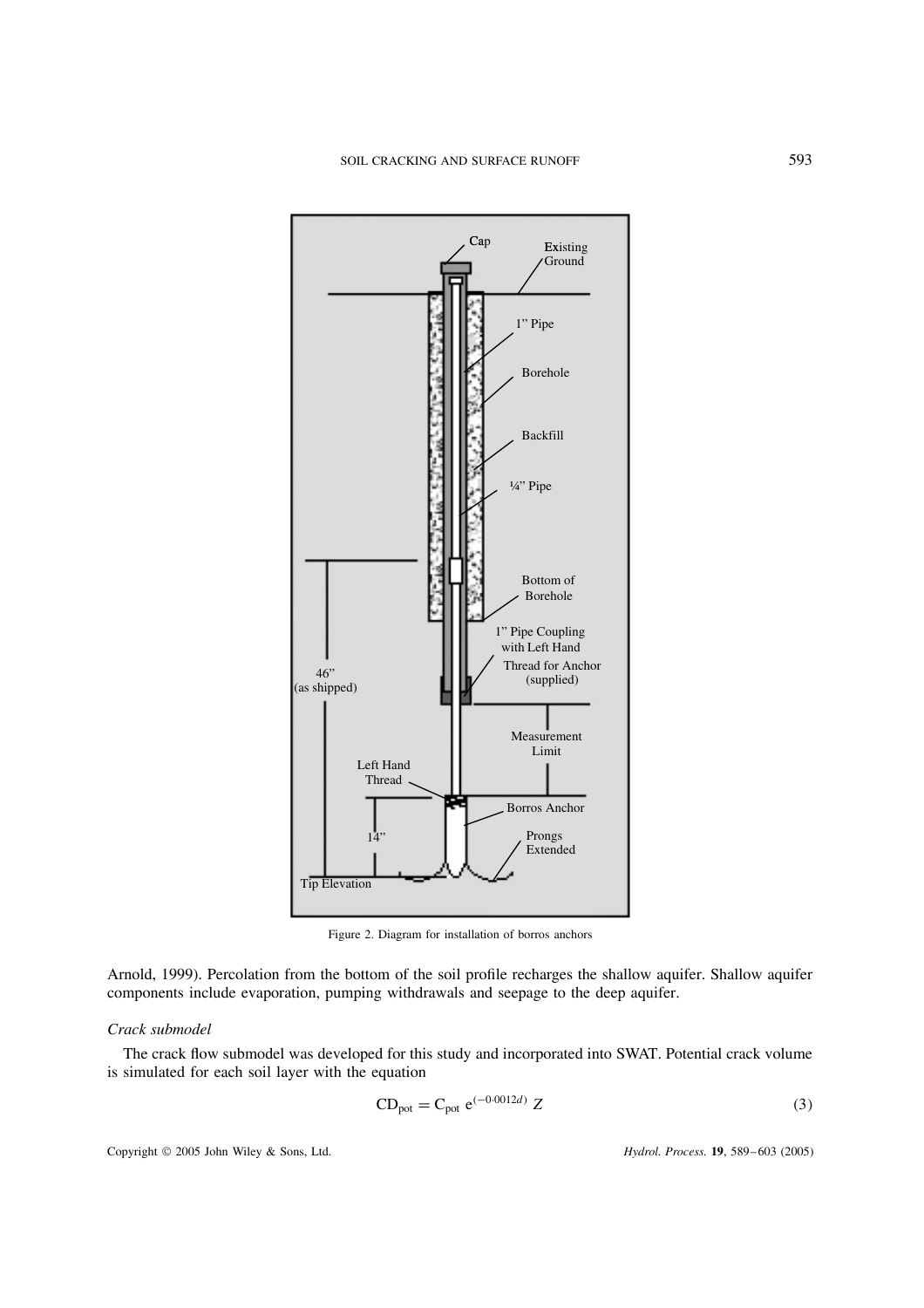where  $CD_{pot}$  is potential crack volume for the soil layer as a function of depth (mm),  $C_{pot}$  is the potential crack volume of the soil layer (fraction input to the model),  $d$  is the depth to the middle of the soil layer (mm) and Z is the thickness of the layer (mm). Soil movement is related to both seasonal moisture changes and overburden pressure (Bronswijk, 1991). The depth of the active zone or depth of desiccation is defined as the thickness of the layer where a soil moisture deficiency exists. This is a transient zone and influenced by the soil type, soil structure, climate and topography. The two parameters, which must be defined in a study of swelling of soils, are the depth of the active zone and the seasonal change of soil moisture with depth. Plots of soil suction with depth based on field and laboratory derived suction measurements are often used to assess the depth at which the equilibrium suction (active depth) is reached according to the Russam Coleman curves (Bryant, 1999; Russam and Coleman, 1961). The depth of changes in soil moisture and suction in Bryant's study extended to 6 m. Most of the reported variation occurred in the top 4 m. Wise and Hudson (1971) indicate that the common depth of active swelling in Texas is slightly less than 2 m. At the study site in Riesel, soil suction was computed (ASTM D5298-93) during the fall of 1999. Soil suction decreases with depth and reaches an equilibrium suction around  $2-3$  m. At the Riesel test site, this depth is about 0.3 m above the seasonally high water table depth and is thought to represent the capillary zone.

The range of soil moisture variation with depth and hence potential for swelling or cracking is the second parameter. This factor accounts for the exponential decay with depth  $(e^{(-0.0012d)})$  given in Equation (3). In this study, this parameter was calculated using an adaptation of the volume change factor after Davis and Tucker (1973) and McKeen and Hamberg (1992). The volume change factor is a function of site soil moisture changes with depth, overburden pressure and swell potential of the soil. The volume change factor is defined such that this factor is 1 at a depth of  $0.3$  m and  $\lt 1$  for deeper depths, as shown in Figure 3.

The moisture levels used in this function were calculated based on field measurements of soil moisture with depth in the Dallas Fort Worth area over an 18-month period (Davis and Tucker, 1973). The percentage swell/moisture content relationships were defined using both free swell tests and swell pressure tests (Davis and Tucker, 1973). Since the soil (clay types) and bedrock at the test site and that used by Davis and Tucker are similar, the volume change factor curve with depth was thought appropriate for the Riesel test site. While this procedure relies on localized moisture data and laboratory tests, a similar relationship can be obtained with knowledge of the soil's plasticity index, cation exchange capacity and percentage passing the #200 sieve (Wray, 1997). Wray shows a methodology to calculate the maximum soil suction changes over the season with depth.



Figure 3. Relationship between maximum crack volume and depth below the soil surface

Copyright 2005 John Wiley & Sons, Ltd. *Hydrol. Process.* **19**, 589– 603 (2005)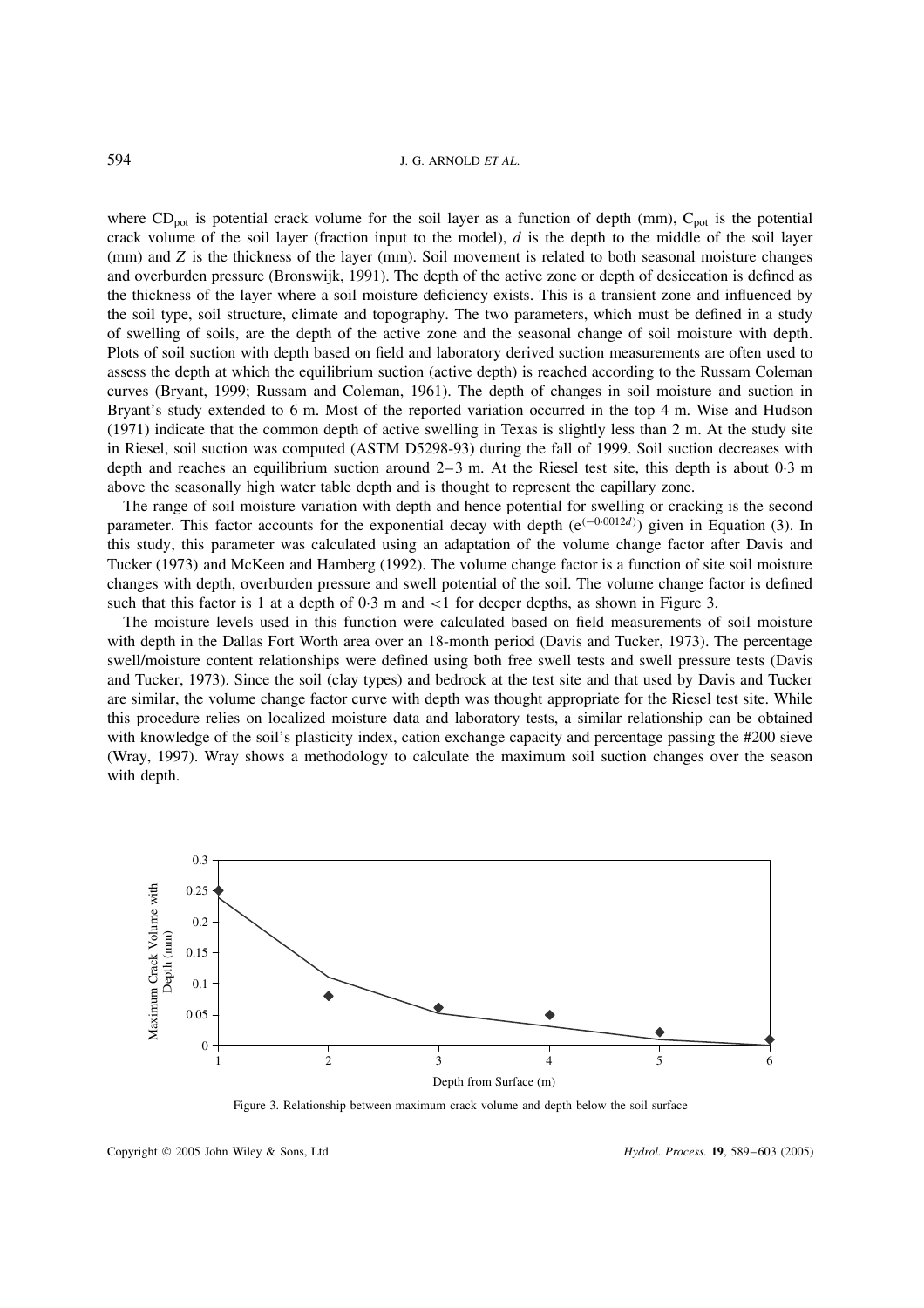*Soil moisture adjustment.* Actual crack volume is updated daily for each layer in the model according to the equation

$$
CV = CD_{pot} * (fc - sw)/fc
$$
 (4)

where CV is actual crack volume (mm), fc is field capacity of the soil layer (mm) and sw is the current soil water content of the layer (mm). Three benchmark points have been established in clay behaviour: (1) the intercept at zero water content is found consistently at  $174\,385$  kPa (6 $\cdot$ 25 pF); (2) the suction level at which volume change ceases is about  $31\,010$  kPa ( $5.5$  pF), or the soil's shrinkage limit; and (3) the volume change ceases at field capacity in the range of  $9.8-31$  kPa (2-2.5 pF) (McKeen, 1992). In addition, the soil suction/volume change curve can be approximated as a straight line between field capacity and the shrinkage limit of the soil, enabling the above relationship [Equation (4)] to be used.

*Lagging crack volume expansion.* Crack volume is lagged according to the equation

$$
CVlag = \rho CVi-1 + (1 - \rho)CVi
$$
\n(5)

where CV<sub>lag</sub> is the crack volume adjusted for lag,  $\rho$  is the diffusion coefficient, CV<sub>i-1</sub> is the crack volume on the previous day,  $CV_i$  is the crack volume on the current day and i is the current day. Lagging is allowed to occur only during drying and when size sw  $\lt 0.9$  fc. The rate of diffusion of moisture under suction changes is the diffusion coefficient of the soil and is analogous to the coefficient of consolidation in classical consolidation theory (Mitchell, 1980). Upon drying, soil moisture redistribution within the profile (lag) is considered to be a function of the diffusion coefficient (Mitchell, 1980). While water entry into the soil is driven predominantly by hydraulic forces, water leaving the soil below the wilting point is related to the diffusion coefficient. This value can be calculated: (1) in the laboratory; (2) in the field based on analysis of soil moisture variations with depth over time (McKeen and Johnson, 1990); and (3) from analysis of well level declines in the active zone over time. Since estimates of the drainable porosity and diffusivity are difficult without extensive laboratory tests or field measurements, available field measurements of well heights over time were used to calculate the lag in this study.

The  $\alpha$  factor is calculated from the decline in well levels using the equation (Arnold *et al.*, 1995)

$$
\alpha = 2.3 \ln(h_1 - h_2)/t \tag{6}
$$

where  $\alpha$  is the well recession constant,  $h_1$  is the well height at time zero and  $h_2$  is the well height at time t. The diffusion coefficient  $\rho$  is related to  $\alpha$  by the equation

$$
\rho = \exp(-\alpha) \tag{7}
$$

Analysis of well heights near the crack measurements yielded an  $\alpha$  value of 0.015. This corresponds to a  $\rho$ of 0Ð985, which was used in this study.

*Surface runoff and soil water routing.* Surface runoff is computed by the model and then adjusted for crack volume:

$$
qd_c = qd - CV_{tot}
$$
 (8)

where  $qd<sub>c</sub>$  is surface runoff adjusted for cracks (mm),  $qd$  is surface runoff as computed by the model (mm) and  $CV_{tot}$  is total crack volume for the entire soil profile (sum of all layers, mm). In Equation (8), qd is computed using the Green and Ampt infiltration equation (King and Arnold, 1999) without taking cracks into account (using the saturated conductivity of the soil matrix). Percolation from one soil layer to the next is also adjusted for crack volume. Water that infiltrates  $(I)$  is calculated by:

$$
I = P - \mathbf{q} \mathbf{d}_{\mathbf{c}} \tag{9}
$$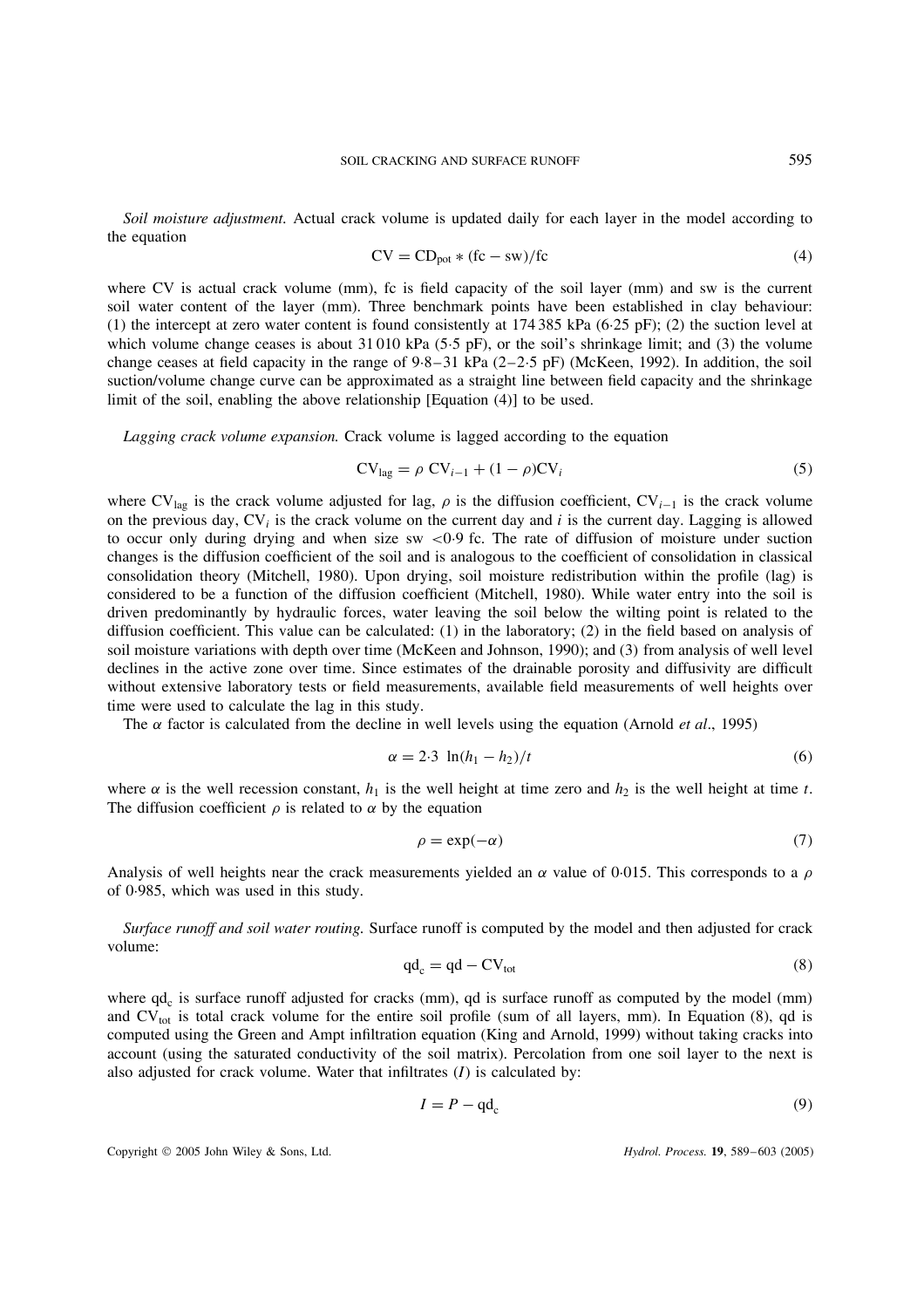where  $P$  is rainfall amount (mm). Infiltrated water is first allowed to fill the crack volume starting in the lowest soil layer and proceeding to the surface. All water that flows into the cracks is assumed to accumulate at the bottom of the cracks and is added to the soil moisture of the corresponding soil layers after Hendricks *et al*. (1999).

#### *Simulation approach*

The hydrologic components of the model have been validated for numerous watersheds (Arnold and Allen, 1996) and a comprehensive validation of stream flow was performed for the entire coterminous USA (Arnold *et al*., 1999). The Riesel watersheds were one of the original validation sites for the SWAT model and its predecessor models (Arnold and Williams, 1987) and thus had inputs developed for Riesel watershed Y-2. In this study, SWAT was run without further calibration. The crack flow subroutines were then added to the model and simulated crack volume and runoff were compared against measured values.

*Watershed inputs.* The watershed was subdivided to account for differences in topography and land use (Figure 1). Soil layers were set to coincide with the crack measurement depths. Houston Black is the dominant soil series and was used in all four subwatersheds. Required soil properties were obtained from the Soils-5 database (USDA Soil Conservation Service, 1992). Breakpoint precipitation and daily maximum and minimum temperature were recorded at RG-75A (Figure 1). Management operations were simulated as shown in Table I and plant-specific growth parameters were taken from a database supplied with the model (Arnold *et al*., 1998).

## RESULTS AND DISCUSSION

#### *Observed soil movement and crack volume*

Soil movement was monitored biweekly beginning in January 1998. Figure 4 illustrates the relative movement of soil anchors at 0 $-15$ , 0 $-45$ , 0 $-90$ ,  $1.5$  and 2 $-4$  m below ground surface relative to the deep borros point monument at 4Ð5 m. Movement was set to zero at the beginning of measurements in January 1998, with increasing positive movement indicating the anchors are moving farther from the monument (swelling) and decreasing movement indicating the anchors are moving closer to the monument (shrinkage). Several observations can be made from the monument data. The annual magnitude of movement relative to the monument (shrinkage and swelling of soil) is inversely related to soil depth. The maximum crack volume was 78 mm over the 4.5 m depth to the monument. Over 70% of the crack volume was found in the upper 1.5 m. Maximum movement of the  $0.15$  m anchor is 82 mm, while the maximum movement at 2 $.4$  m is 15 mm.

Total crack volume was computed from soil movement using Equations (1) and (2) for each layer and then summed for the entire soil profile. Figure 5 shows measured estimates of total crack volume at two-week intervals. The measured crack volume is closely related to the movement of the 150 mm anchor, which would be an indicator of total crack volume.

## *Validation of crack volume*

Model prediction of total soil profile crack volume during 1998 and 1999 is compared against measured volumes in Figure 5. Daily model output is shown as a solid line while measured crack volumes are shown as points every two weeks. Seasonal weather conditions in 1998 and 1999 were similar—a wet winter and early spring followed by a dry summer and fall with high potential for cracking. Reasonable agreement was obtained to day 100 (January to April), then the model predicted opening of cracks at a faster rate than observed in the field. A value of 0.985 was used for  $\rho$  in Equation (5) to lag the expansion of cracks as drying occurred. During wetting between days 250 and 300 (September–November 1998), crack volume closed rapidly as the soil wets and swells, which the model simulated accurately. However, the cracks tend to close and remain closed during the winter months while the model allows the cracks to open and close rapidly (days 350–500). Regression analysis was performed on the measured and simulated crack volumes on days when measurements were taken (49 points). Regression yielded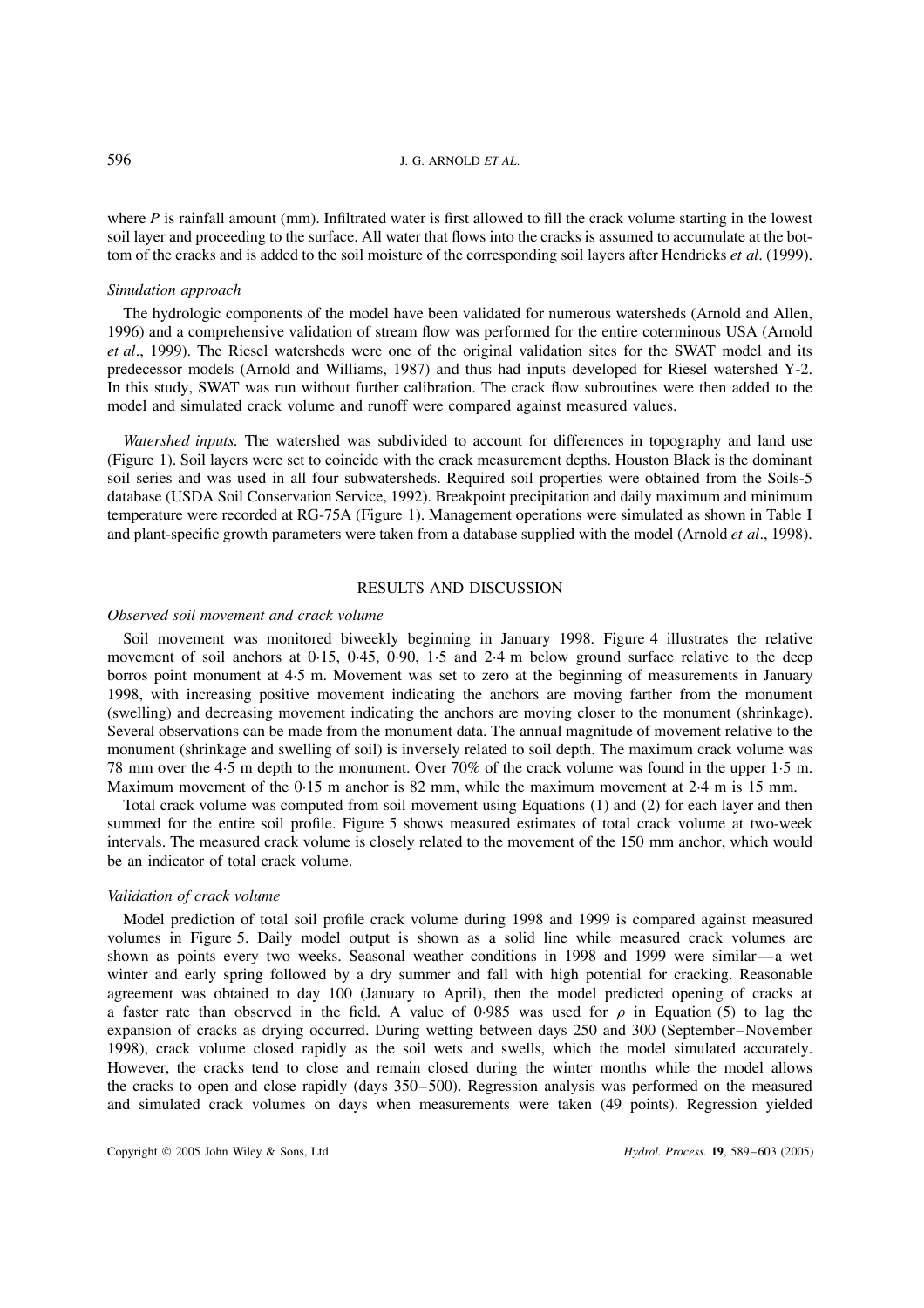



Figure 4. Movement of borros anchors relative to the monument at 4.5 m depth



Figure 5. Measured and simulated total crack volumes for 1998– 1999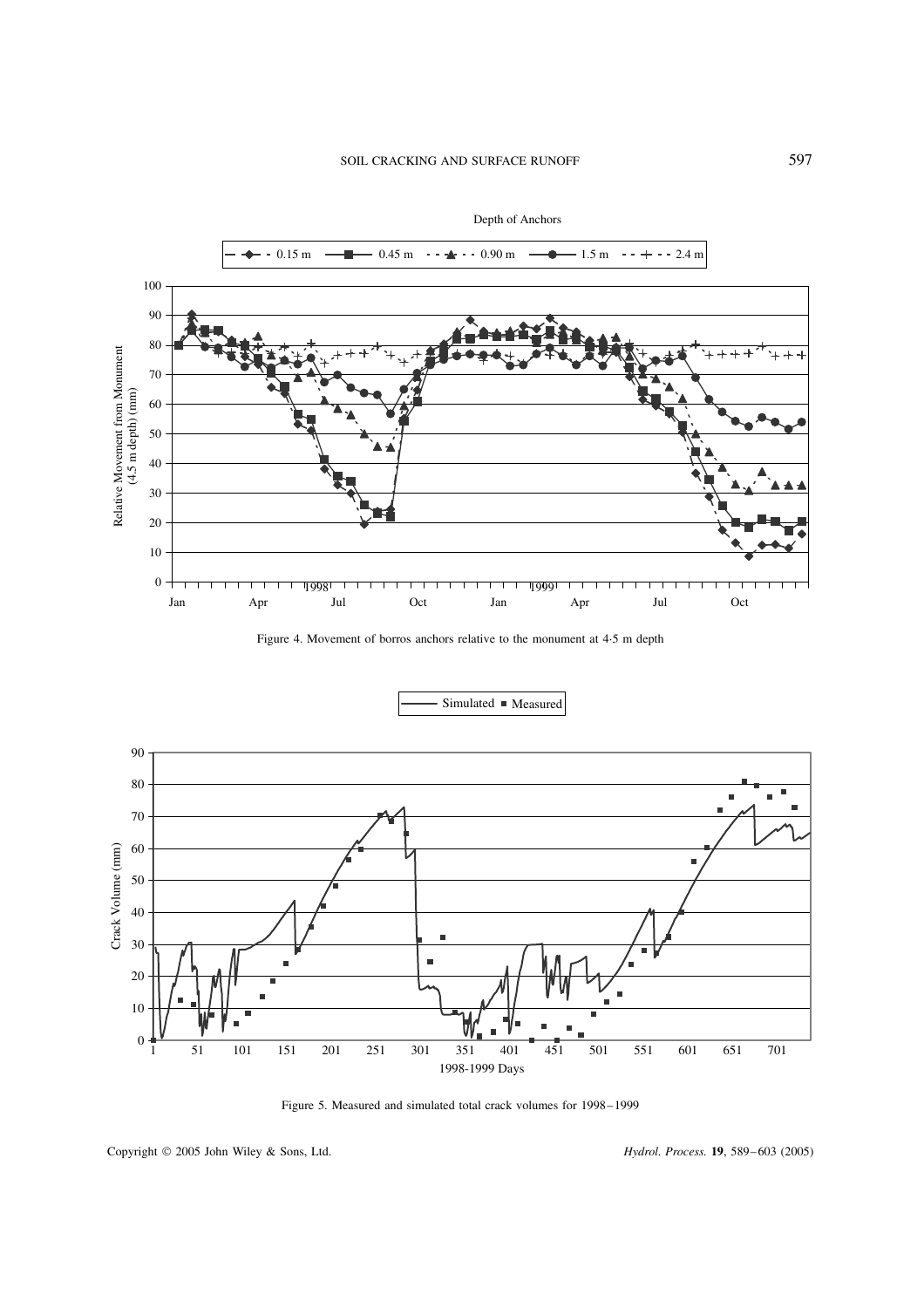an  $R^2$  of 0 $\cdot$ 84, indicating the model presented in this study was able to realistically simulate crack volume.

## *Validation of surface runoff*

The model was run with four subwatersheds as shown in Figure 1. Subwatersheds Y-6, Y-8 and Y-10 were tilled (Table I) and the potential crack volume  $(C_{pot})$  was set at  $2\%$  assuming that many of the cracks are closed by tillage. The remainder of watershed Y-2 is pasture, without tillage to close the cracks, and  $C_{pot}$  was set to 6%. Figures 6 and 7 show daily time series of runoff for the entire watershed that outlets at station Y-2. Most events compare reasonably well. Some are overpredicted and some underpredicted, but no general tendencies are evident. Figure 8 is a daily regression plot of measured and simulated runoff. The  $R^2$  value is 0Ð87 and the regression slope is near one, indicating a reasonable fit. There were 66 measurable rainfall events during the 1998–1999 period. Total precipitation was 1318 mm with measured runoff of 228 mm and simulated runoff of 245 mm.

#### *Relationship between crack volume and hydrologic variables*

It is of interest to observe the relationship of measured crack volume and hydrologic variables in the model. The relationship between crack volume and simulated soil water is shown in Figure 9. There is a direct inverse relationship, which is explained by Equation (4). The lag between soil water and crack volume is evident in Figure 9. Soil water has already fallen below 25 mm before day 150, while crack volume is just beginning to increase and does not peak until day 250, when soil water is already beginning to rise. Throughout the winter and spring, soil water remains high and crack volume low. Soil water decreases sharply during the growing season (days 475–525) and crack volume does not begin to increase until day 550. The increase continues throughout the fall of 1999 as soil water remains relatively low.



Figure 6. Measured and simulated daily surface runoff for all events during Julian days 1–86, 1998

Copyright 2005 John Wiley & Sons, Ltd. *Hydrol. Process.* **19**, 589– 603 (2005)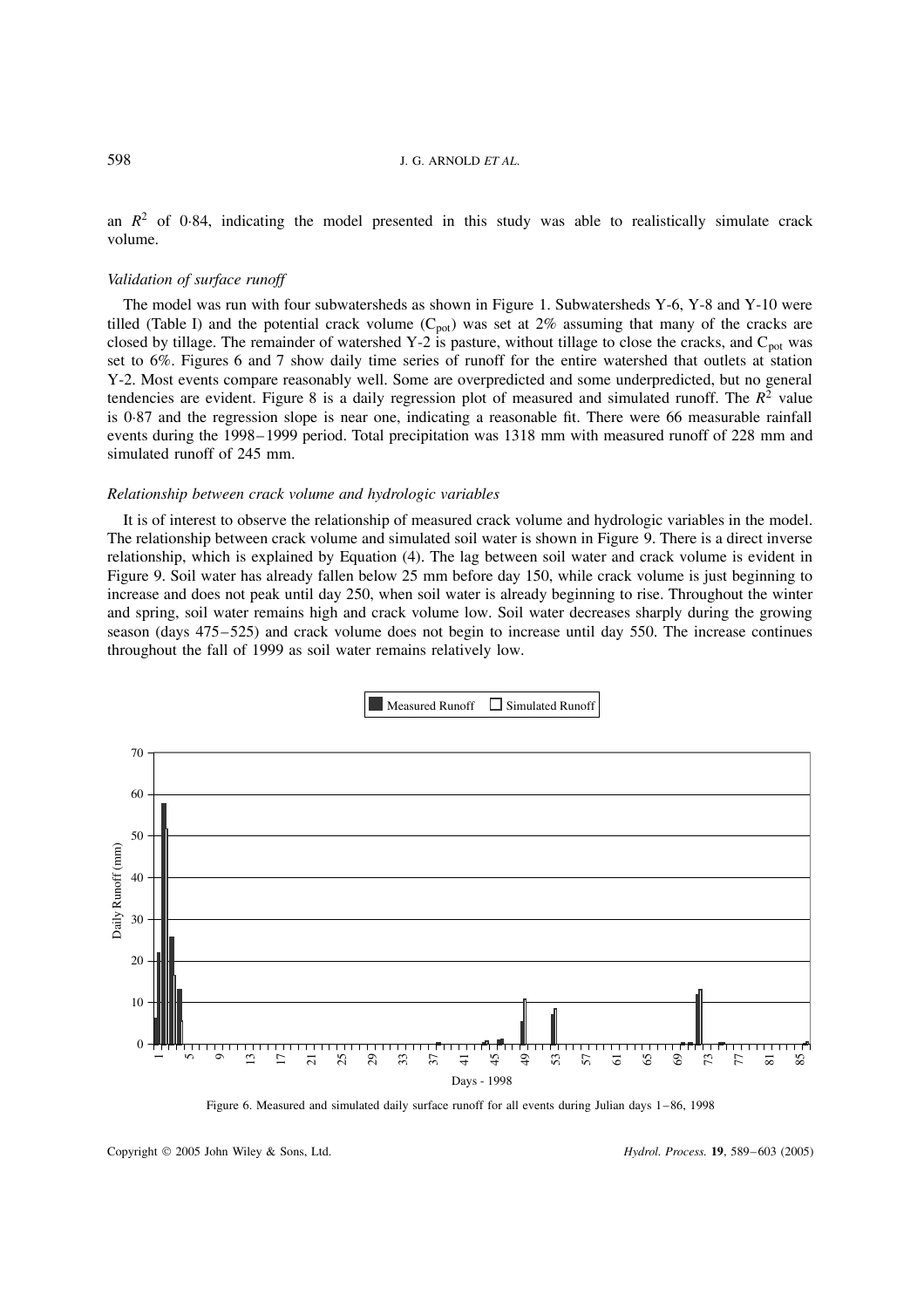

Figure 7. Measured and simulated daily surface runoff for all events during Julian days 278, 1998 through 365, 1999



Figure 8. Daily regression plot of measured and simulated daily runoff

Crack volume and potential evapotranspiration (PET) have similar distributions, however, crack volume lags PET by approximately three months (Figure 10). Obviously there is a strong interdependence of PET on soil water, with soil water being inversely related to PET. Actual evapotranspiration (AET) has a far different relationship to crack volume than PET (Figure 11). There is also about a three-month lag between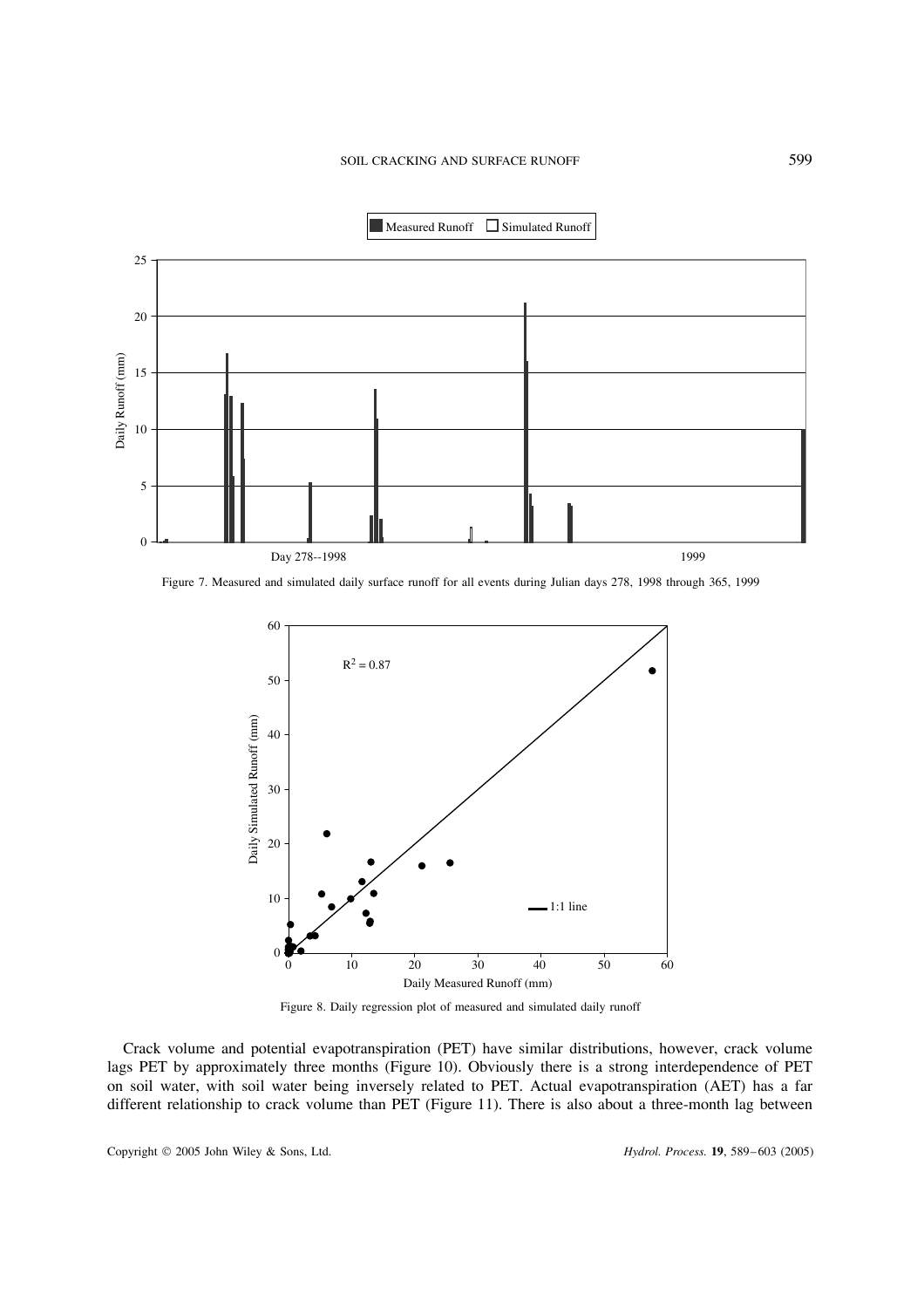





◆ Measured Crack Volume –– Simulated PET (mm)

Figure 10. Relationship between crack volume and simulated potential evapotranspiration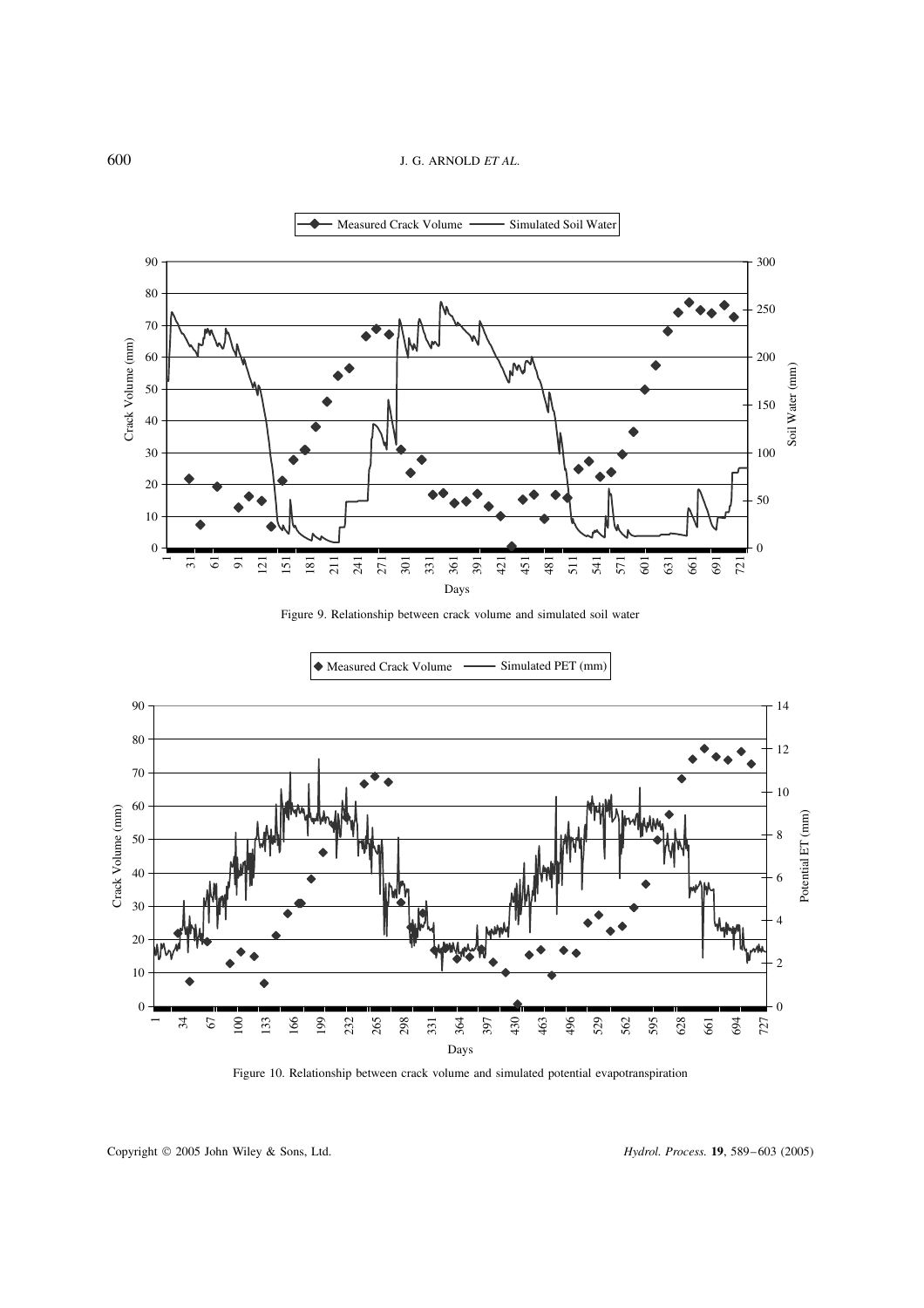peak AET and peak crack volume. AET decreases dramatically in the summer when soil water is depleted. The relationship between simulated runoff and crack volume is given in Figure 12. Runoff occurs during rainfall events that also produce infiltration and an increase in soil water. In this example, runoff also occurs in the winter of both 1998 and 1999 in periods of low PET and low crack volumes.

# SUMMARY AND CONCLUSIONS

Shrink–swell behaviour results in significant damage to lightly loaded structures and roadways and enhances the probability of shallow slope failures, with total damage estimated to cost from 6 to 11 billion dollars per year in the USA. Seasonal cracking of the soil matrix results in poor estimates of runoff and infiltration due to the changing soil storage and allows rapid transport of water, nutrients and pesticides to the subsoil where they can pollute the local groundwater system.

In this study, several observations were made from the monitored crack data including: (1) differential movement of 82 mm in a total depth of 4.5 m measured over a 24-month period in a vertisol overlying a calcareous shale; (2) maximum crack volume computed of 78 mm over  $4.5$  m; (3) crack volume changed with depth—over 70% of the crack volume was computed in the top 1.5 m; (4) crack volume changed seasonally, reaching a maximum in late fall and a minimum during winter; and (5) crack volume was greater during the second drought season. A crack volume model was developed under the following assumptions: (1) crack volume was modelled based on layer thickness changes due to calculated changes in soil moisture; (2) crack volume decreased with depth due to rooting depth and overburden pressure; and (3) crack volume lagged computed soil moisture changes in the model.

Simulated crack volume followed the seasonal trends found in the measured crack volume and was in general agreement with a regression  $R^2 = 0.84$ . The crack model was incorporated into SWAT, a comprehensive



Figure 11. Relationship between crack volume and simulated actual evapotranspiration

Copyright 2005 John Wiley & Sons, Ltd. *Hydrol. Process.* **19**, 589– 603 (2005)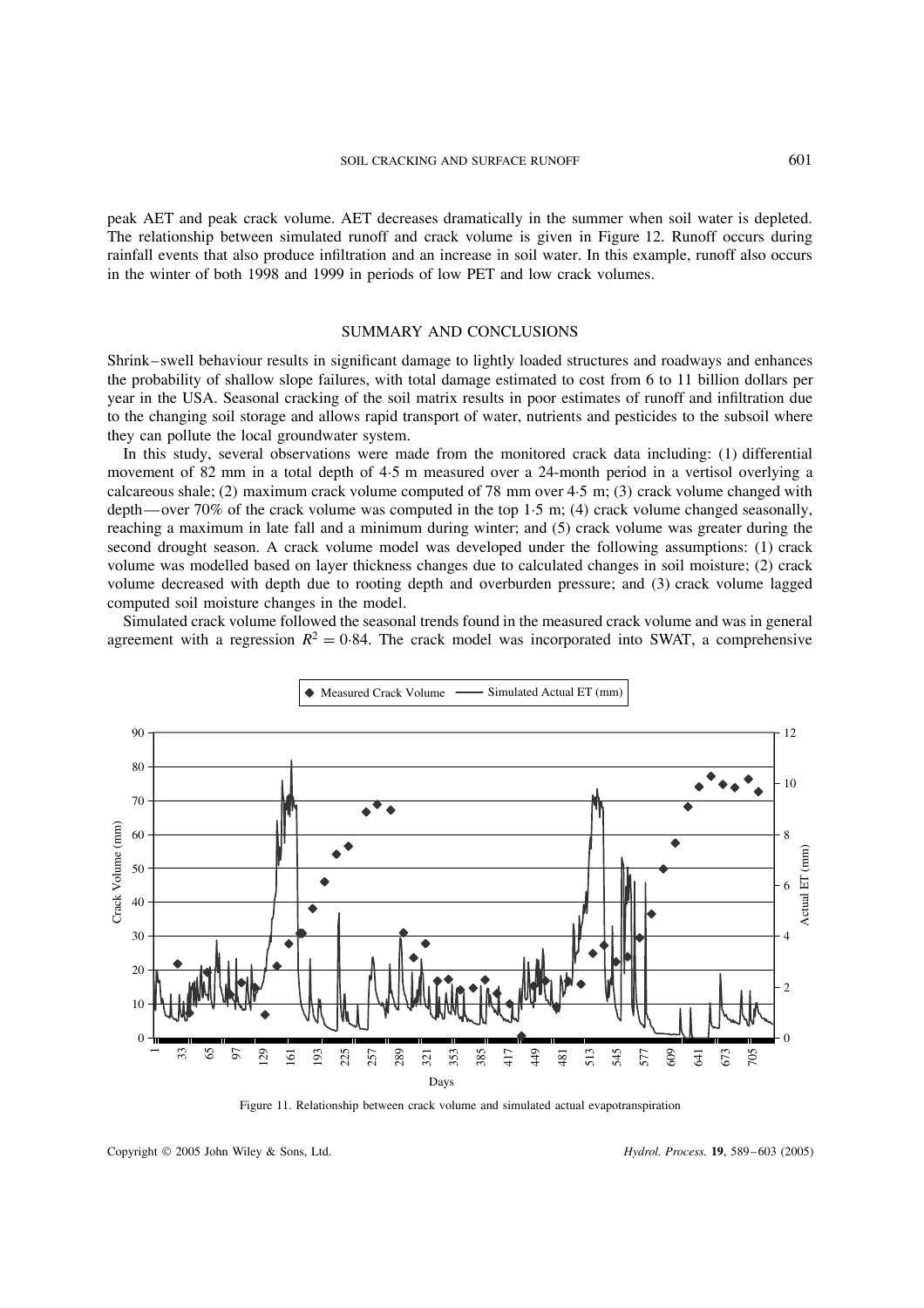

Figure 12. Relationship between crack volume and simulated surface runoff

hydrologic model. Regression analysis was performed on measured and simulated daily surface runoff with an  $R^2 = 0.87$  indicating good agreement. The model was able to simulate surface runoff accurately in winter months when cracks were swelled closed and in the fall recharge events of 1998 when crack volume went from 70 to 10 mm. The relationships between measured crack volume and hydrologic variables simulated by the model were also examined and discussed. Future research is planned to determine the impact of cracking on groundwater recharge and contaminant transport.

#### REFERENCES

- Allen PM, Maier N. 1993. Growing cities: impacts of urbanization in the Blackland Prairie. In *The Texas Blackland Prairie: Land, History, Culture*, Sharpless M, Yelderman J (eds). Baylor University Press: Waco, TX; 237– 251.
- Anderson MG, Hubbard MG, Kneale PE. 1982. The influence of shrinkage cracks on pore pressure within a clay embankment. *Quarterly Journal of Engineering Geology London* **15**: 9–14.
- Arnold JG, Allen PM. 1996. Estimating hydrologic budgets for three Illinois watersheds. *Journal of Hydrology* **176**: 55– 77.
- Arnold JG, Williams JR. 1987. Validation of SWRRB—simulator for water resources in rural basins. *Journal of Water Resources Planning and Management, ASCE* **113**(2): 243– 256.
- Arnold JG, Allen PM, Muttiah RS, Bernhardt G. 1995. Automated base flow separation and recession analysis techniques. *Groundwater* **33**(6): 1010– 1018.
- Arnold JG, Srinivasan R, Muttiah RS, Williams JR. 1998. Large area hydrologic modeling and assessment. Part I. Model development. *Journal of the American Water Resources Association* **34**(1): 73–89.

Arnold JG, Srinivasan R, Muttiah RS, Allen PM, Walker C. 1999. Continental scale simulation of the hydrologic balance. *Journal of the American Water Resources Association* **35**(5): 1037– 1052.

Bauer JU, Anderson SH, McGinty KS. 1993. *Quantifying desiccation cracking in a Missouri claypan soil*. Agricultural Research to Protect Water Quality, Soil and Water Conservation Society; Minnesota; 378-381.

Beven K, Germann P. 1982. Macropores and water flow in soils. *Water Resources Research* **18**: 1311– 1325.

Bootlink HWG, Hatano R, Bouma J. 1993. Measurement and simulation of bypass flow in a structured clay soil: a physico-morphological approach. *Journal of Hydrology* **148**: 149– 168.

Bouma J, Loveday J. 1988. Characterizing soil water regimes in swelling clay soils. In *Vertisols: Their Distribution, Properties, Classification, and Management*, Wilding LP, Puentes R (eds). Texas A&M Press: College Station, TX; 83–96.

Bronswijk H. 1991. *Magnitude, modeling and significance of swelling and shrink processes in clay soils*. Staring Centrum Wageningen.